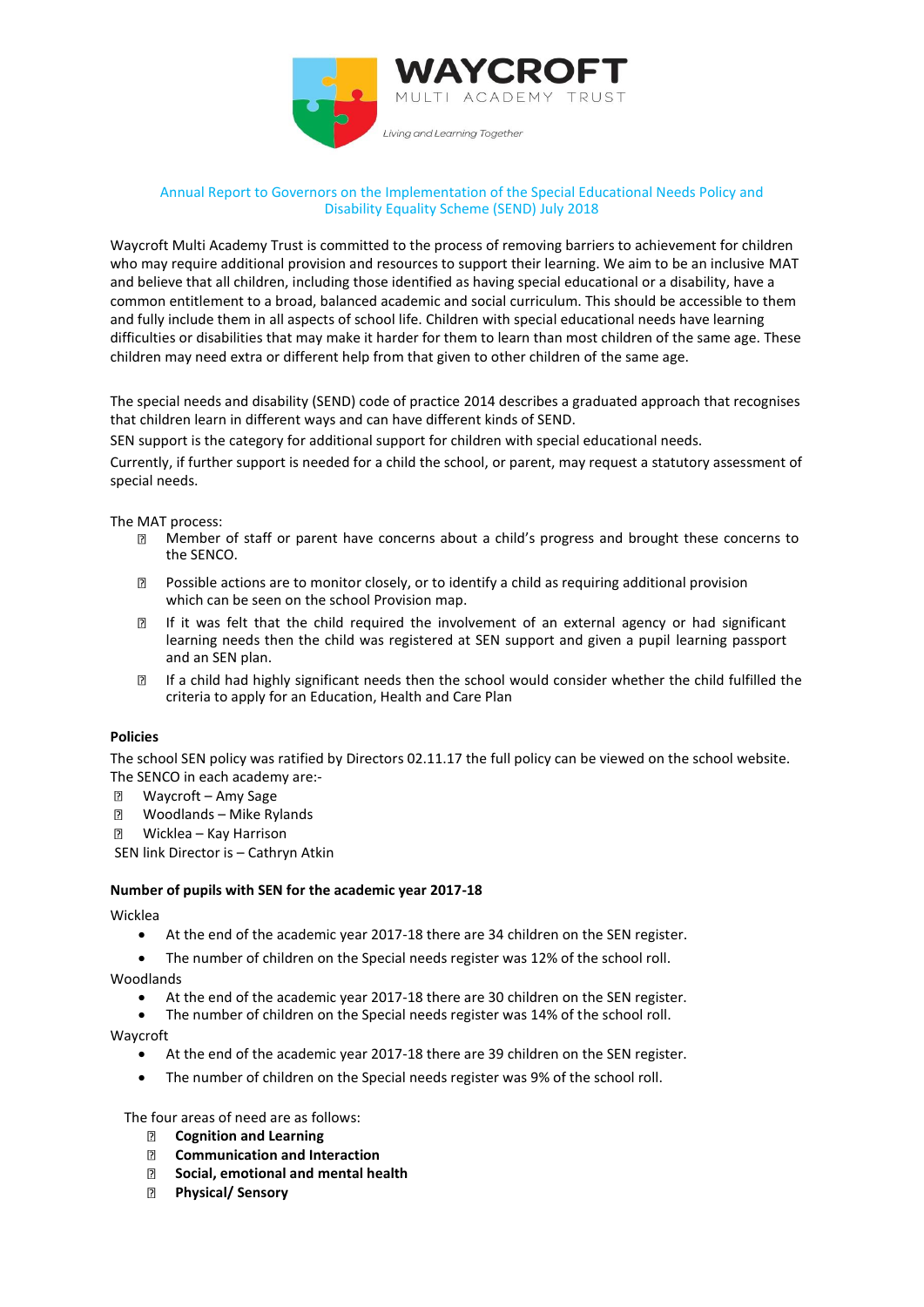## **Profile of pupils with SEN a) Number of pupils on school's SEN record**

|                                                                                       | Wa  | Wo                                                                    | WI             | Wa             | Wo                                      | ΜI | Wa                               | Wo | WI | <b>MAT</b> |
|---------------------------------------------------------------------------------------|-----|-----------------------------------------------------------------------|----------------|----------------|-----------------------------------------|----|----------------------------------|----|----|------------|
|                                                                                       |     | Provision map (<br>additional to those on<br>SEN support and<br>EHCP) |                |                | SEN support (on SEN<br>register/record) |    | EHCP (on SEN<br>register/record) |    |    |            |
| 2 Year olds                                                                           | 4   |                                                                       |                | $\overline{2}$ |                                         |    |                                  |    |    | 6          |
| <b>Nursery</b>                                                                        | 21  |                                                                       |                |                | 2                                       |    |                                  |    |    | 23         |
| Reception                                                                             | 17  |                                                                       |                | $\overline{2}$ |                                         |    |                                  |    |    | 22         |
| Year 1                                                                                | 11  | 9                                                                     |                | 9              | 4                                       |    |                                  |    |    | 34         |
| Year 2                                                                                | 16  | 5                                                                     |                | 4              | 6                                       |    |                                  |    |    | 31         |
| Year <sub>3</sub>                                                                     | 9   | 13                                                                    | 3              | 4              | 4                                       | 9  | 1                                |    |    | 43         |
| Year 4                                                                                | 12  | 4                                                                     | $\overline{7}$ | 9              | 4                                       | 10 |                                  |    |    | 47         |
| Year 5                                                                                | 7   | $\overline{7}$                                                        | 6              | 4              | 4                                       | 9  | 4                                |    |    | 38         |
| Year 6                                                                                | 8   | $\overline{2}$                                                        | 2              | $\overline{2}$ | 4                                       | 5  |                                  |    |    | 23         |
| Total<br>$M_{\rm H}$ and $M_{\rm H}$ is a set of $M_{\rm H}$ is $\alpha$ and $\alpha$ | 105 | 41<br>F110D. N/D. 117F1                                               | 18             | 36             | 29                                      | 33 | 3                                |    |    | 267        |

Waycroft have applied for 2 more EHCPs (YR and Y5) **b) Areas of need (Wicklea SEN register)**

| Number of<br>pupils | General<br>learning<br>difficulties | Specific<br>learning<br>difficulties | Speech<br>and<br>language<br>difficulties | Autistic<br>spectrum | Social<br>and<br>emotional<br>and<br>mental<br>health | Hearing<br>impairment      | Visual<br>Impairment | Physical /<br>medical<br>difficulties |
|---------------------|-------------------------------------|--------------------------------------|-------------------------------------------|----------------------|-------------------------------------------------------|----------------------------|----------------------|---------------------------------------|
| Wicklea             | 8                                   | 3                                    | 3                                         | 5                    | 10                                                    | 0                          | ⌒                    | 3                                     |
| Woodlands           | 16                                  |                                      | 3                                         | 5                    | っ                                                     | 3                          |                      |                                       |
| Waycroft            | 4                                   | 8                                    | 11                                        | 7                    | 4                                                     | 0(1)<br>secondary<br>need) |                      | 5                                     |

# **d) Ethnicity of pupils on academy SEN register**

| Number of pupils | White | Mixed<br>e.g. White<br>and Asian | Bangladeshi | <b>Black</b><br>African | <b>Black</b><br>Caribbean | Indian | Gypsy<br>Roma |
|------------------|-------|----------------------------------|-------------|-------------------------|---------------------------|--------|---------------|
| Wicklea          |       |                                  |             |                         |                           |        |               |
| Woodlands        | 23    |                                  |             |                         |                           |        |               |
| Waycroft         | 37    |                                  |             |                         |                           |        |               |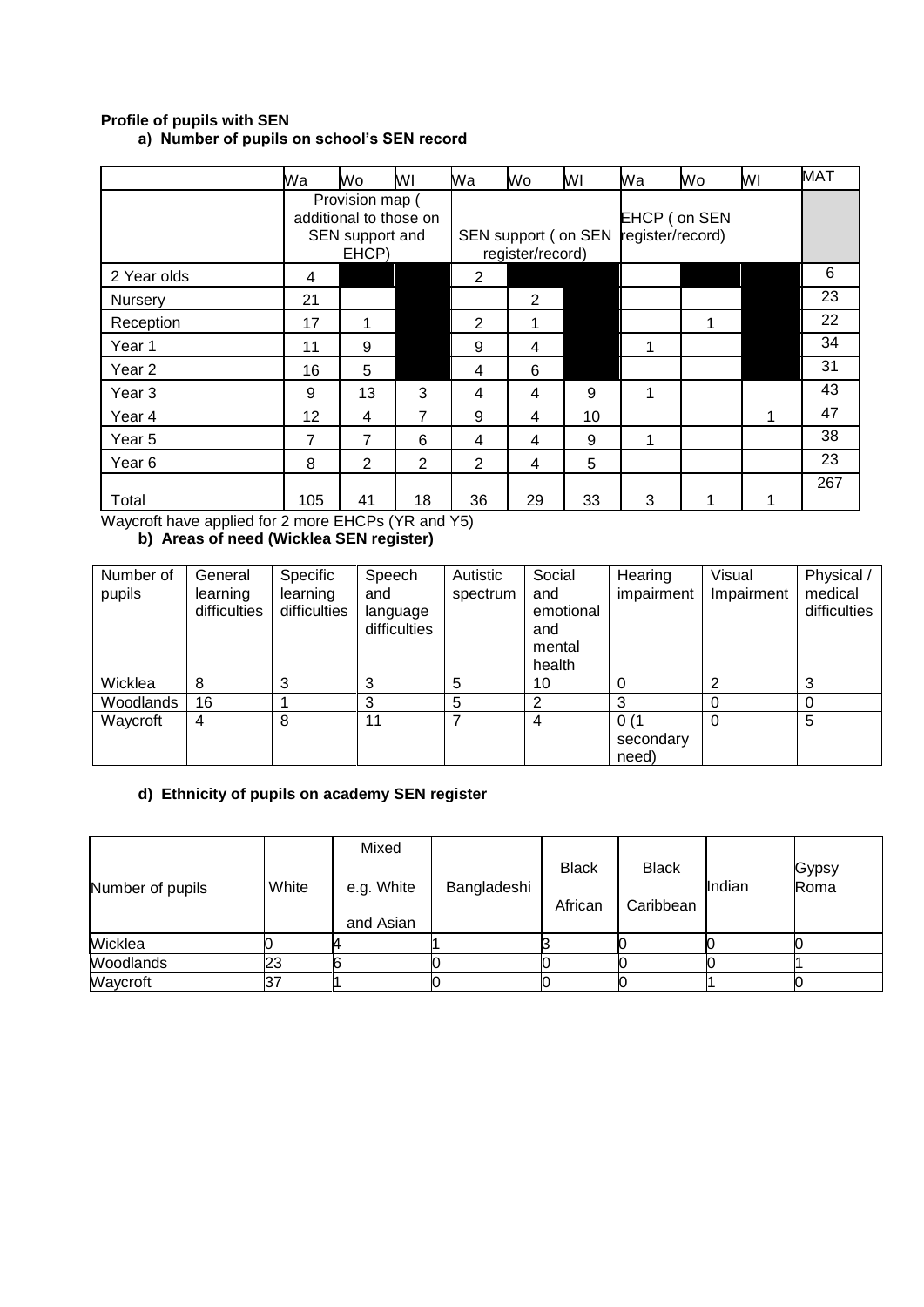### **Progress of pupils with SEN 2017-18**

**Waycroft** 

- Data analysis shows that in reading 50**%** pupils with SEN made accelerated progress
- In writing 50**%** pupils with SEN made accelerated progress
- In maths 50**%** pupils with SEN made accelerated progress
- 0% of pupils at SEN support achieved ARE at KS2 in reading, writing and maths
- One pupil is significantly OOS however progress is evident through his learning passport.

### **Woodlands**

- Progress of SEND children is slower than non-SEND children in all year groups in all subjects except in Y1 (reading, writing and maths), Y2 (writing) and Year 5 (reading)
- In **reading** the biggest gap between SEND and non-SEND children is in Y6 (1.5) although this gap has reduced (0.2) from last term. These children are making just under expected progress. The gap is highlighted as non-SEND children are making accelerated progress. SEND children in Y4 who had improved to be making expected progress continue to do so.
- In **writing** the biggest gaps between SEND and non-SEND children are in Y5 (2.8 this has gone up 1.9 since last term) and Y6 (2.3 – this gap has narrowed by .2 since last term). Y1 and Y2 SEND children are making better progress than non SEND children. SEND children in Y5 continue to make very slow progress Writing is the weakest subject for SEND children. SEND children in Y1 are making accelerated progress and in Y2 they are making expected progress
- In **maths** the biggest gap between SEN and non-SEN children is in Y4. The progress gap in Y6 has narrowed significantly from last term from 1.5 down to .2. Y6 SEND children are now making accelerated progress and SEND children in Y1, Y3 and Y5 are making expected progress,

### **Wicklea**

- Progress of SEND children is slower than non-SEND children in all year groups in all subjects except in Y4 (writing) and Year 4 (reading)
- In **reading** the biggest gap between SEND and non-SEND children is in Y3 (1.8).
- In **writing** the biggest gap between SEND and non-SEND children is in Y6 (3.4).
- In **maths** the biggest gap between SEN and non-SEN children is in Y6 (1.9).
- The SEND pupils in Year 3 and Year 6 have made the least progress in reading, writing and maths. Year 4 and year 5 SEND pupils are making expected progress (accelerated progress in Y4 reading and maths). The year 3 and year 6 SEN groups have a greater percentage of pupils with complex needs related to speech, language and communication.
- Individual pupils with SEND in all year groups have made expected progress or accelerated progress. A number of pupils are making very slow progress but are making small steps to progress as evidenced in learning logs.
- It is important to recognise that the term of SEND is broad and includes all pupils on the school SEND register. These pupils have a range of additional needs within the categories of Cognition and Learning, Communication and Interaction, Social Emotional and Mental Health and Physical/Sensory .

#### **SEND funding: notional funding =**

**Wicklea**: £154,053.50 and top-up of £24,000 **Woodlands:** £144.00 and top up of £1001 **Waycroft:** £ 241,406.83 and top up of £29,316

### **Staff, resources and training 2017-18**

**Wicklea**: For the academic year 2017-18 we employed 9 full time SEN teaching assistants. Their role continues to be varied and within their role, they support our pupils with special educational needs in the classroom, working with small groups or on a one to one basis. Sometimes their role incorporates support at break and at lunchtimes. **Woodlands:**

For the academic year 2017-18 we employed 1 full time SEN teaching assistant. Their role is to be a 'designated adult' to one child in our Reception class. She supports this child with differentiated activities stepping back to observe when appropriate. Her role also incorporates support at break and at lunchtimes.

**Waycroft:** For the academic year 2017-18 we employed 15 full time and 4 part time teaching assistants for R – Year 6 as well as 6 full time nursery assistants. These staff provide general classroom support , leading both specific and more reactive intervention groups including pre and post teaching opportunities and specific 1:1 support for those children that have funding.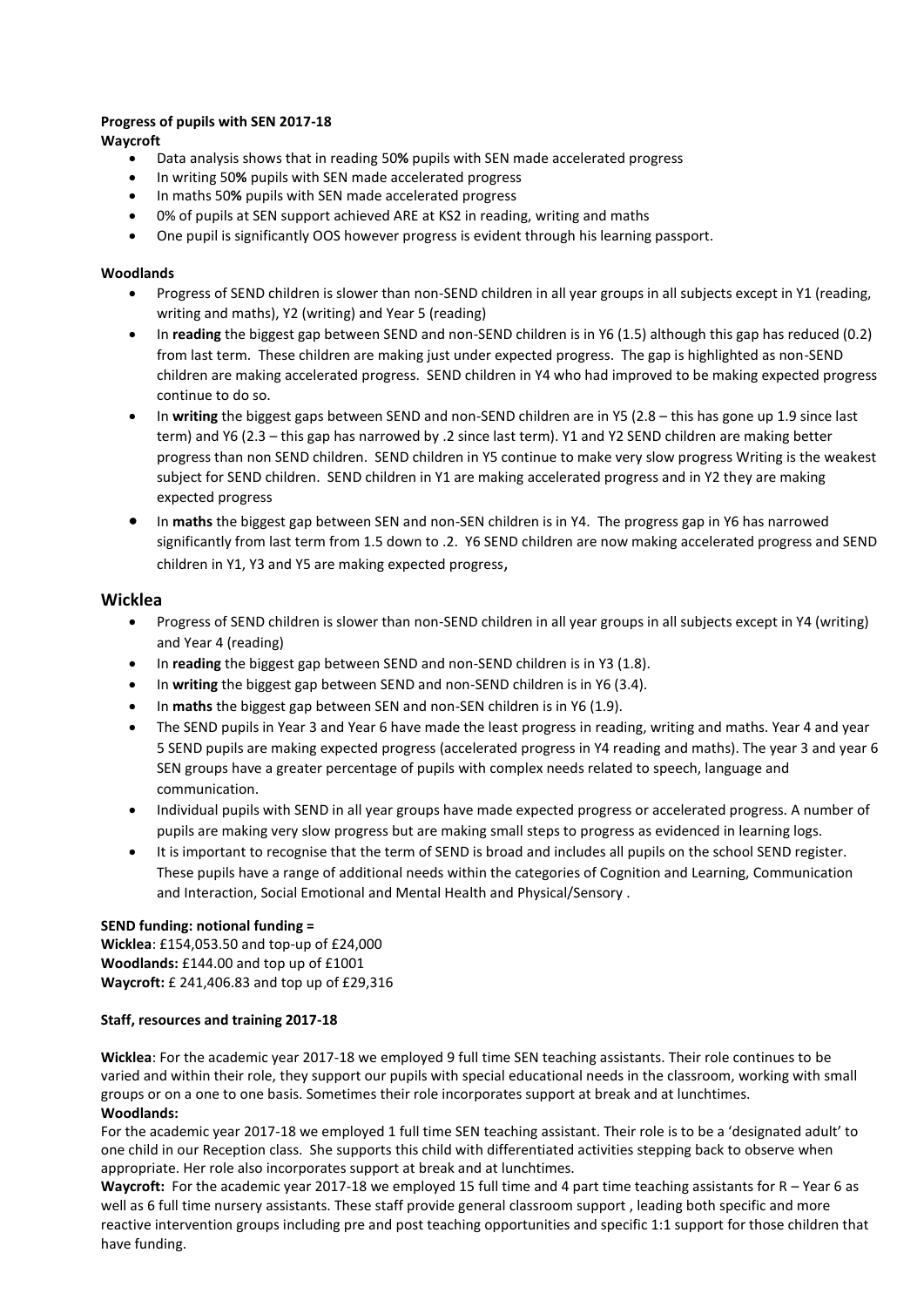#### **External Agencies**

We sought advice from a number of outside agencies in order to support all children with needs to the best of our abilities. These included Sensory Support Service, School Age and Early Years Speech and Language, Bristol Autism Team, Primary Mental Health Specialist, Inclusion and Portage, Occupational Therapist and the Educational Psychologist

- SENCO forums 6 times each year where the latest government updates are delivered.  $\overline{2}$
- The SENCOs attended the annual SENCO conference.

#### **Wicklea**

| Intervention                         | Impact data                                               | Qualitative impact                                                                               |
|--------------------------------------|-----------------------------------------------------------|--------------------------------------------------------------------------------------------------|
|                                      |                                                           | e.g. attendance, behaviour, attitude to                                                          |
|                                      |                                                           | learning, participation                                                                          |
| Speech and                           | 5 pupils met targets set                                  | Children grew in self-confidence and this had                                                    |
| Language Programmes Y3 x1 Y4         | by Speech and Language                                    | an impact on their attitude to their learning                                                    |
| x2 Y6 x2                             | Therapist on SALT programmes                              | generally and to their participation.                                                            |
| One to one support for pupils        | Evidence from target tracker                              | The development and use of Learning Logs over                                                    |
| with a diagnosis requiring           | shows that all children were                              | the last three years at Wicklea Academy has                                                      |
| personalised programmes.             | making small steps to progress                            | had a definite impact on the attitude to                                                         |
|                                      | but covering targets in greater                           | learning of these pupils. Metacognition has                                                      |
| 1. Auditory processing difficulties. | depth (over 12 months)                                    | been highlighted as a proven method to engage                                                    |
| Y6                                   | Pupil 1 now 3 b from 2b                                   | pupils with SEND and that it has impact. The                                                     |
| 2. Learning difficulties Y6          | Pupil 2 now 3b from 2b                                    | teaching assistants plan small steps to learning                                                 |
| 3.ADHD Y5                            | Pupil 3 R 2s- 2s+ (1), W 1w+ - 1s+                        | using target tracker statements. They involve                                                    |
| 4. Cerebral Palsy Y4                 | $(2)$ M $2b - 2w(2)$                                      | the pupils in target-setting and self-reflection,                                                |
| 5. Complex speech                    | Pupil 4 R 1w to 2w (6), W $3w - 4$                        | collecting positive outcomes or products of                                                      |
| disorder/learning difficulties Y3    | w (6), M 1w+-2w (5)                                       | their learning in their logs and this inspires the                                               |
| 6. Dyspraxia/learning difficulties   | Pupil 5 R P7 - 1w(3), W P7 - 1s                           | pupils to be more engaged, participate well and                                                  |
| Y3                                   | $(5)$ , M P7 - 1w+ $(4)$                                  | interact with their learning. The pupils are<br>proud of their learning logs. The Target Tracker |
|                                      | Pupil 6 R 1b+ - 1s+(4), W p8 - 1s<br>$(5)$ M P8 - 1w+ (4) | statements are turned into 'I can' statements                                                    |
|                                      |                                                           | so that pupils can take ownership of their                                                       |
|                                      |                                                           | learning. Another benefit is that teaching                                                       |
|                                      |                                                           | assistants are using the target tracker system                                                   |
|                                      |                                                           | on a daily basis and recording outcomes as and                                                   |
|                                      |                                                           | when they happen.                                                                                |
| Autism strategy programmes           | Pupil1: R 3w- 4b (4) W 3w - 4w                            | Pupils are supported by teachers and TAs in                                                      |
| Y4, Y5, Y5                           | $(6)$ M 3b+ 4b $(5)$                                      | understanding the daily routine and in helping                                                   |
|                                      | Pupil 2 : L R 3s- 4w+ (5), W 3b+ -                        | them to cope with any changes. Parents have                                                      |
|                                      | 4b (5) M 3b-4b (6)                                        | been pleased with the support. For one pupil                                                     |
|                                      | Pupil 3 : R 4w+ - 5w (5) W 4w+ - 5                        | the support has improved/developed following                                                     |
|                                      | w (5) M 4w- 5b+ (5)                                       | a meeting with key staff.                                                                        |
| <b>Better Reading Partners</b>       | 2 pupils in Y4 made progress of 4                         | Improved attitude to reading and improved                                                        |
|                                      | reading levels over 10 weeks. 13-                         | engagement with books.                                                                           |
|                                      | 1 7 and 24-28.                                            |                                                                                                  |
| Social skills group 3 Y5             |                                                           | Pupils have improved turn-taking skills,                                                         |
| pupils.(SENCo)                       |                                                           | developed the skills and confidence to reflect                                                   |
|                                      |                                                           | on their feelings and to empathise with others.                                                  |
|                                      |                                                           | Pupils have enjoyed being members of the                                                         |
|                                      |                                                           | group and feedback from two parents has been                                                     |
|                                      |                                                           | very positive in terms of improved attitude and                                                  |
|                                      |                                                           | decreased anxiety.                                                                               |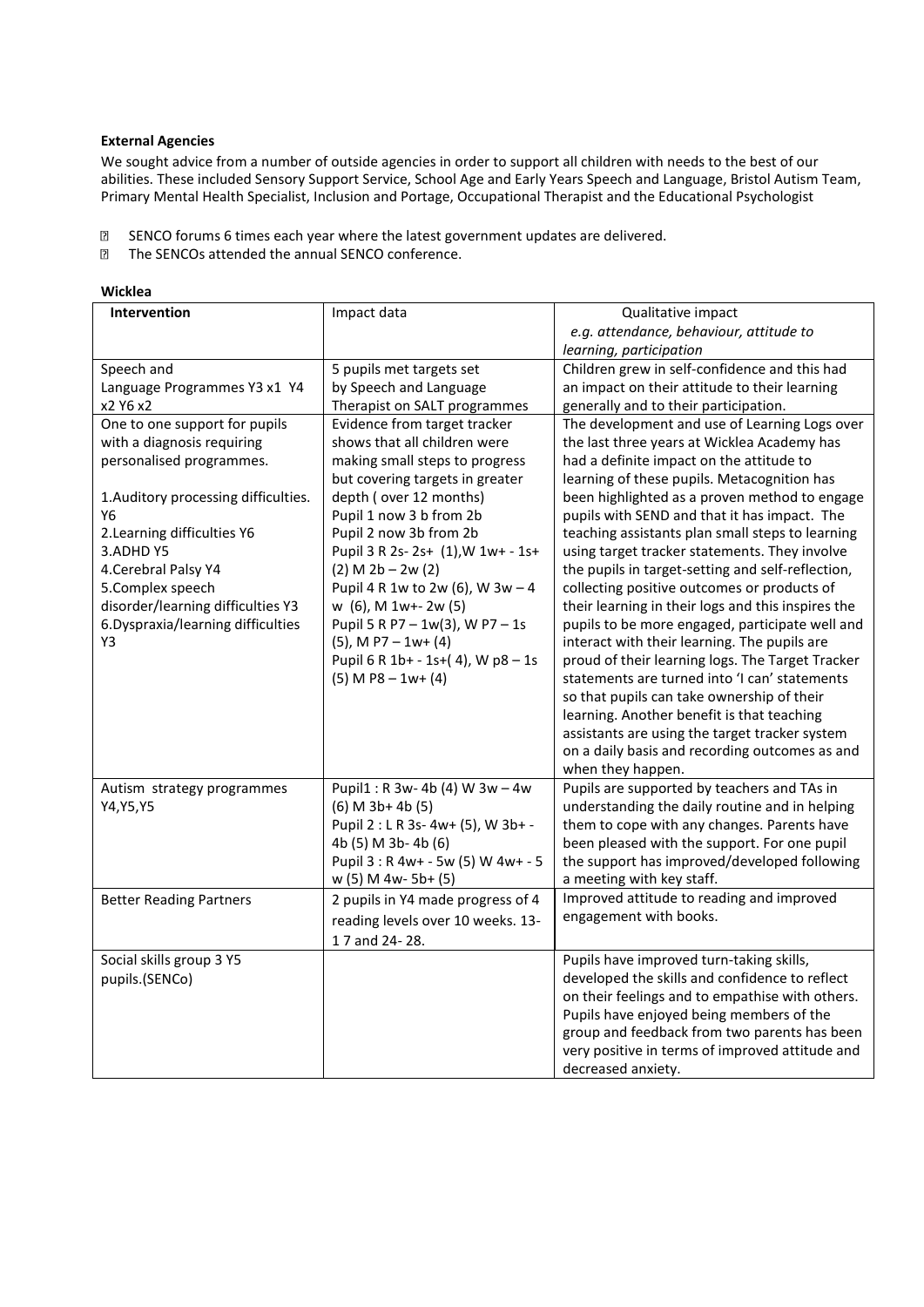### Woodlands

| <b>Intervention</b>                                  | Impact data                                                            | Qualitative impact e.g.<br>attendance, behaviour, attitude to<br>learning, participation                                                                       |
|------------------------------------------------------|------------------------------------------------------------------------|----------------------------------------------------------------------------------------------------------------------------------------------------------------|
| First Class @ Number                                 | 100% accelerated progress.<br>0% at age related                        | Increased motivation and attitude<br>to maths.                                                                                                                 |
| Success @ Arithmetic                                 | 50% expected progress 50%<br>accelerated progress 0% at age<br>related | Increased motivation and attitude<br>to maths.                                                                                                                 |
| Speech and Language Groups                           | Children met targets set by Speech<br>and Language Therapist.          | Children are more effective<br>communicators and have grown in<br>self-confidence.                                                                             |
| Social Skills Group (You are a Social<br>Detective!) | No quantifiable entry or exit data                                     | Children feel less anxious and are<br>more aware of others feelings and<br>emotions. They wanted to carry<br>on the sessions when the program<br>had finished. |

| Waycroft                                                                                                            |                                                                                                                                                                                                                                                                                                                                                                                                          |                                                                                                                                                                                                                                                                                                                                                                               |
|---------------------------------------------------------------------------------------------------------------------|----------------------------------------------------------------------------------------------------------------------------------------------------------------------------------------------------------------------------------------------------------------------------------------------------------------------------------------------------------------------------------------------------------|-------------------------------------------------------------------------------------------------------------------------------------------------------------------------------------------------------------------------------------------------------------------------------------------------------------------------------------------------------------------------------|
| <b>Intervention</b>                                                                                                 | Impact data                                                                                                                                                                                                                                                                                                                                                                                              | Qualitative impact<br>e.g. attendance, behaviour, attitude to<br>learning, participation                                                                                                                                                                                                                                                                                      |
| Speech and Language<br>1x2yr old<br><b>3xnursery</b><br><b>1xreception</b><br>2xY2                                  | Progress made against<br>personalised targets set by<br>school/NHS speech and<br>language therapists                                                                                                                                                                                                                                                                                                     | Improved confidence in the setting and<br>when taking part in activities                                                                                                                                                                                                                                                                                                      |
| Language group<br><b>9xnursery</b>                                                                                  |                                                                                                                                                                                                                                                                                                                                                                                                          | Pre teaching tool that gave the children<br>confidence and the language needed for<br>topic learning.                                                                                                                                                                                                                                                                         |
| <b>BLAST S&amp;L programme</b><br>10xnursery                                                                        |                                                                                                                                                                                                                                                                                                                                                                                                          | Allowed the children to use language<br>more confidently in the class<br>environment. Developed listening skills<br>which has enabled the children to engage<br>with the learning.                                                                                                                                                                                            |
| School led Speech and<br>Language support programme<br>2xY1<br>2xY2<br>1xY3<br>2xY4                                 | Progress made against<br>personalised targets in<br>consultation with the school<br>speech and language therapists                                                                                                                                                                                                                                                                                       | Improved confidence in the setting and<br>when taking part in activities                                                                                                                                                                                                                                                                                                      |
| One-to-one support<br>2xreception SEMH/ASC<br>1xY1 ASC<br>2xY1 ASC/SEMH<br>1xY2 EAL/learning (5hrs)<br>1xY3<br>2xY5 | Y5 - 1 pupil has been<br>reassessed this year to ensure<br>accurate data for transition<br>into Y6. He is a significantly<br>OOS pupil.<br>1 pupil has made R6.0 W7.0<br>M7.0<br>Y3 - R4.0 W2.0 M4.0<br>$Y2$ – child is new to the school<br>therefore unable to give<br>progress data<br>Y1-1 pupil is R17.0 W8.0<br>M16.0 (V low EYFS score)<br>1 pupil is R6.0 W6.0 M5.0<br>1 pupil is R5.0 W6.0 M5.0 | Reception - one child's level of need has<br>increased over the year while the other no<br>longer needs 1-1 support<br>Year 1 - one child has received an EHCP<br>and is moving on to specialist provision<br>The other two shared support at the start<br>of the year but this has been withdrawn<br>over time so 1-1 is no longer required<br>other than physio for 1 child |
| Small group PSED/language<br>programmes<br>3x2yr olds                                                               | Progress evident through<br><b>PLODs</b>                                                                                                                                                                                                                                                                                                                                                                 | Improved confidence in the setting and<br>when taking part in activities                                                                                                                                                                                                                                                                                                      |
| Small group PSED interacting<br>and turn taking group<br>8xnursery                                                  | Progress evident through<br>PLODs                                                                                                                                                                                                                                                                                                                                                                        | Improved confidence in the setting and<br>when taking part in activities                                                                                                                                                                                                                                                                                                      |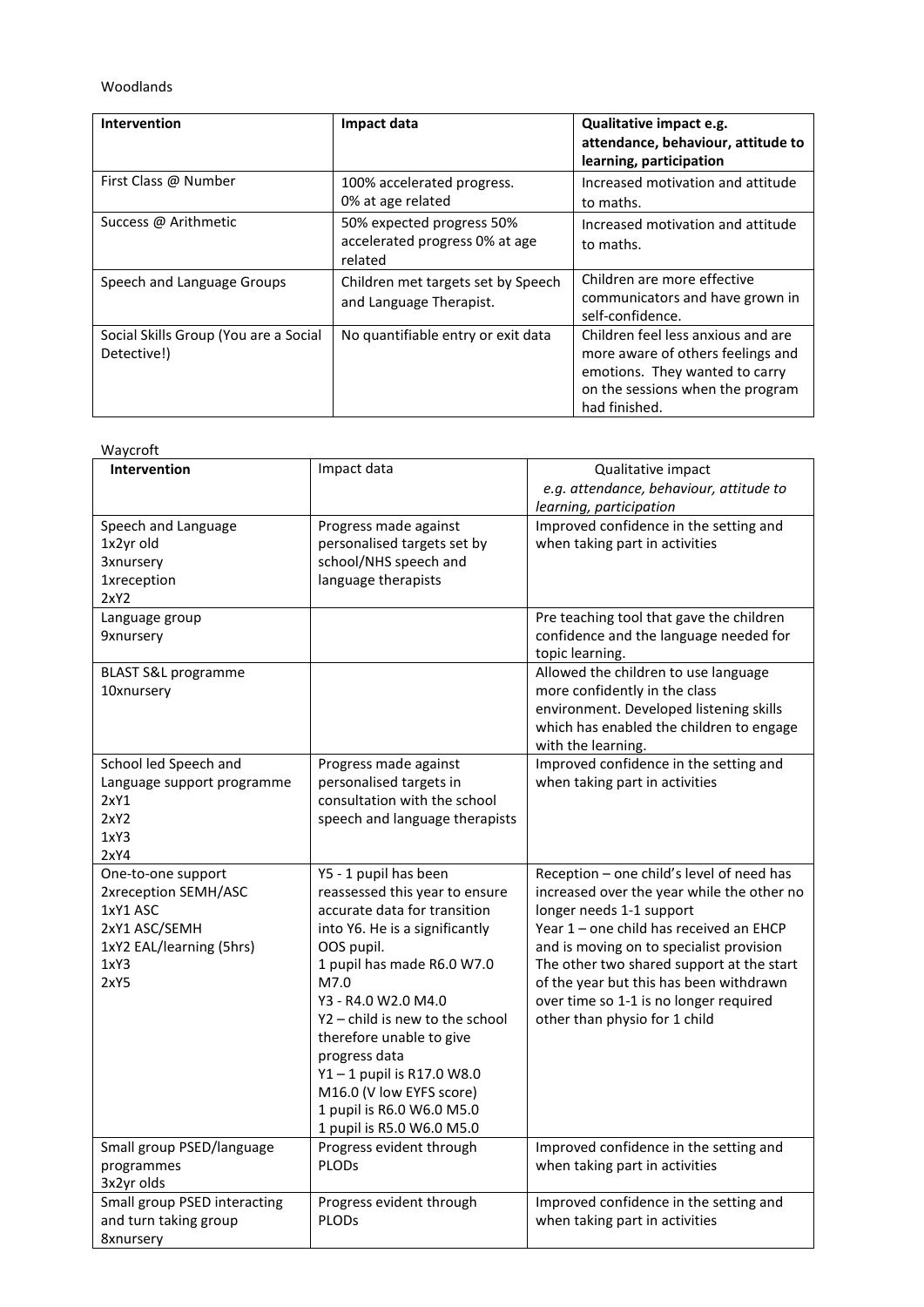| Social Emotional Mental Health<br>8xY4<br>Daily 1-1 interaction<br>programme               |                                                                                                                                | Improved behaviour and participation<br>with activities at break time and<br>lunchtimes. Greater confidence which has<br>improved their willingness to access<br>learning in class.<br>Child now able to interact with someone<br>on a purposeful task |
|--------------------------------------------------------------------------------------------|--------------------------------------------------------------------------------------------------------------------------------|--------------------------------------------------------------------------------------------------------------------------------------------------------------------------------------------------------------------------------------------------------|
| <b>1xnursery</b>                                                                           |                                                                                                                                |                                                                                                                                                                                                                                                        |
| Fine motor skill support<br>2x2yr olds<br>14xY1<br>3xY2<br>10xY3<br>11xY4<br>11xY5<br>6xY6 | Progress towards<br>physio/portage team targets                                                                                | Improved fine motor skills                                                                                                                                                                                                                             |
| <b>Every Child Counts</b><br>15xY2                                                         | Progress in months for each<br>child - 13, 30, 30, 31, 33, 12,<br>19, 17, 23, 32.<br>5 chn to complete exit test on<br>17.7.18 |                                                                                                                                                                                                                                                        |
| Number programme<br><b>7xnursery</b><br>15xnursery                                         |                                                                                                                                | Can now carry out basic counting<br>activities and recognise simple numerals                                                                                                                                                                           |
| Additional time to work on<br>targets in Maths<br>16xreception                             |                                                                                                                                | Gaps in learning have been filled on a<br>weekly basis to keep the children in line<br>with ARE or to try to close the gap.                                                                                                                            |
| <b>Reading Recovery</b><br>4XY1                                                            | Y1-R6.9 (all pupils 5.2) W5.8<br>(all pupils 5.8)                                                                              |                                                                                                                                                                                                                                                        |
| Nessy<br>9xY4<br>4xY5<br>6xY6                                                              | Y2-R4.7 (all pupils 6.2) W5.3<br>(all pupils 6.2)<br>Y3 - R5.2 (all pupils 6.7) W4.4<br>(all pupils 6.4)                       |                                                                                                                                                                                                                                                        |
| <b>BRP</b>                                                                                 | Y4 - R5.6 (all pupils 6.5) W5.3                                                                                                |                                                                                                                                                                                                                                                        |
| 5xY1                                                                                       | (all pupils 6.5)<br>Y5-R4.0 (all pupils 6.6) W2.8                                                                              |                                                                                                                                                                                                                                                        |
| 13xY2<br>13xY3                                                                             | (all pupils 6.5)                                                                                                               |                                                                                                                                                                                                                                                        |
| 9xY4                                                                                       | Y6 - R5.0 (all pupils 6.9) W5.0<br>(all pupils 6.8)                                                                            |                                                                                                                                                                                                                                                        |
| Additional time to work on                                                                 |                                                                                                                                | Gaps in learning have been filled on a                                                                                                                                                                                                                 |
| targets in English                                                                         |                                                                                                                                | weekly basis to keep the children in line                                                                                                                                                                                                              |
| 7xreception                                                                                |                                                                                                                                | with ARE or to try to close the gap.                                                                                                                                                                                                                   |

#### **Liaison with Secondary School Partners**

- To ensure smooth transition for current Y6 children with SEN, additional transfer arrangements are implemented  $\overline{?}$ during the summer terms, when required.
- $\overline{2}$ Children on the SEN register or who may have an identified need in transition have the opportunity for extra visits to their secondary school.
- $\overline{2}$ Strong links exist with all our partner secondary schools.
- Close liaison between teachers and SENCOs takes place to ensure accurate and efficient transfer of records and  $\overline{2}$ information to minimise the disruption of support levels for pupils transferring to the secondary sector.
- Separate transition arrangements and induction visits were set up for SEN pupils where required.  $\overline{?}$
- For pupils moving into our school who had an identified Special Educational Need similar liaison meetings were held  $\overline{?}$ prior to starting to ensure appropriate levels of support were put in place.